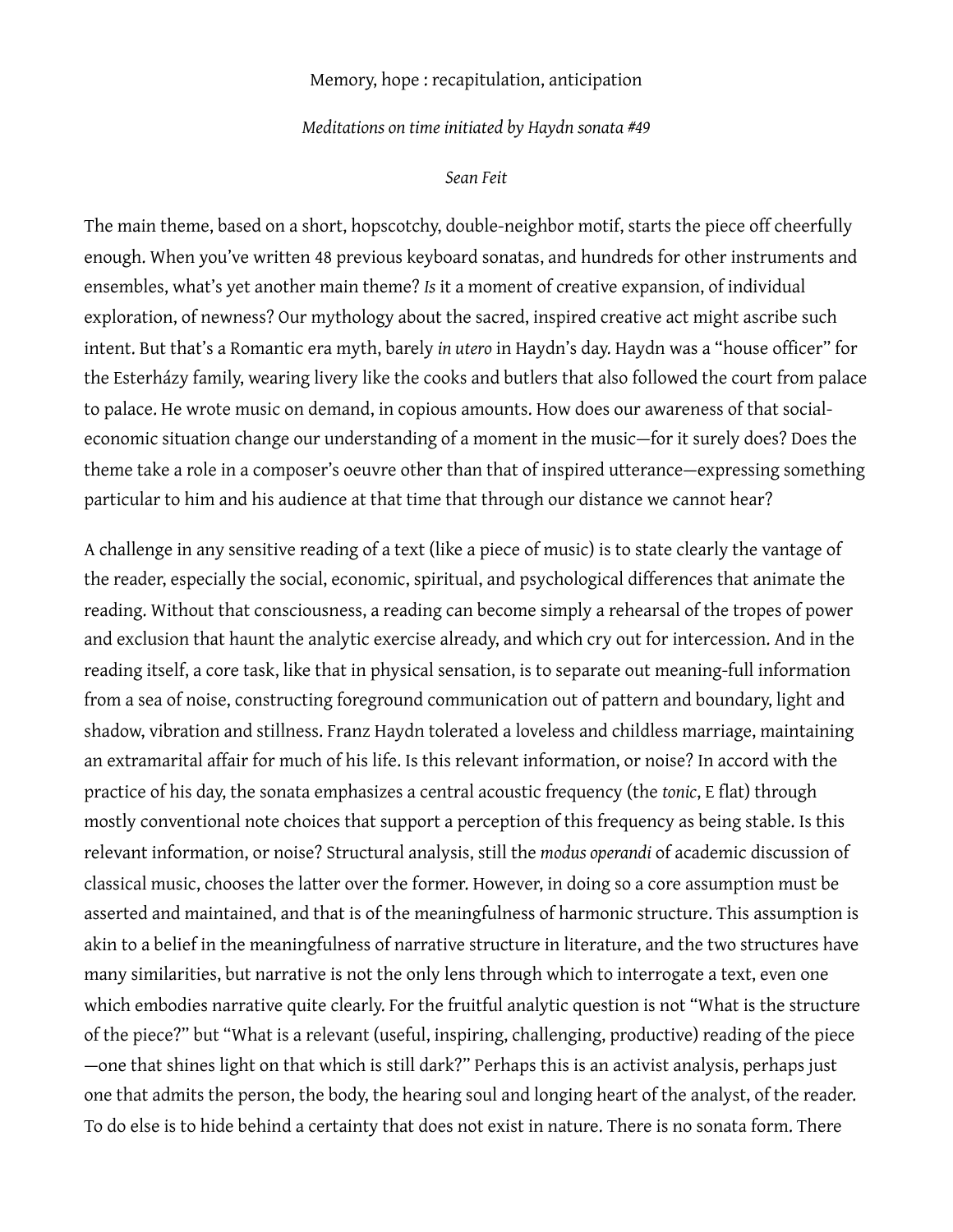are only sonatas: notation, translation, received clues. Then, sounds ringing through open air. And each heart's response.

The sonata, one of the composer's last, is dedicated to Maria Anna von Genzinger, called Marianne, an accomplished musician, friend, and the wife of the Esterházy's personal physician. Their correspondence, scholars muse, seems to imply feelings beyond that of platonic friendship on Haydn's part. In 1790, the year after the sonata's composition, Haydn writes to Marianne from Hungary, "Well, here I sit in my wilderness; forsaken, like some poor orphan, almost without human society, melancholy, dwelling on the memory of past glorious days. Yes, past, alas!["1](#page-1-0) Is this a sonata dedicated to a lover? Or simply to a kind and sympathetic ear, one who could hear Franz's complaints of the isolation he endured living much of the year at Esterháza, deep in the countryside, far from busy, social Vienna, which he loved? If indeed Haydn loved her, as his biographers suspect, the sonata, like a letter of Cyrano de Bergerac's to his beloved Roxane, embodies an affection that could not be spoken openly.

What critical ear, centuries after a composer's death, can assess the communication that a sequence of notes manifested in such a different time and place? Concerned with perceptible meaning, the analyst uses what information s/he has to construct a narrative that swirls around a piece of music as s/he and others listen to it. Here is an old joke about the Sufi sage/fool Nasruddin.

A man comes across Nasruddin, late at night, on his hands and knees, inspecting the ground beneath a streetlamp. "Mullah Nasruddin, what are you doing down there?" he asks. "Looking for my keys," says Nasruddin, "I've lost them." "Oh," says the man, and joins Nasruddin in inspecting the ground. After a while, the man asks, "Are you sure you lost them here?" Nasruddin says, "Oh, no—I lost them over there in that field." The man says "Well why aren't you looking over there?" Nasruddin responds, "Because the light's better here."[2](#page-1-1)

Looking at a transcription of music notation from 1789, we have precious little to go on if we want to understand how the piece might have been heard. We can read the notation, or at least we think we can, and produce sounds on instruments that we think are similar to those it was written for. Perhaps, like Nasruddin, we're looking where the light is better (at the notation), because what we've lost (the situation of the music itself), is over in the dark field of the unretrievable past. Notation in western music poses a unique challenge in the close reading of a text. Musical notation did not "mean"—result in the same reproductive actions—the same thing from one generation to the next. In this way it is

<span id="page-1-0"></span><sup>1</sup> Karl Geiringer, *Haydn: A Creative Life in Music* (Berkeley, CA: Univ. of California Press, 1982). 403.

<span id="page-1-1"></span><sup>&</sup>lt;sup>2</sup> [from author's memory.] It is a well-known Sufi folktale, reproduced in many variations.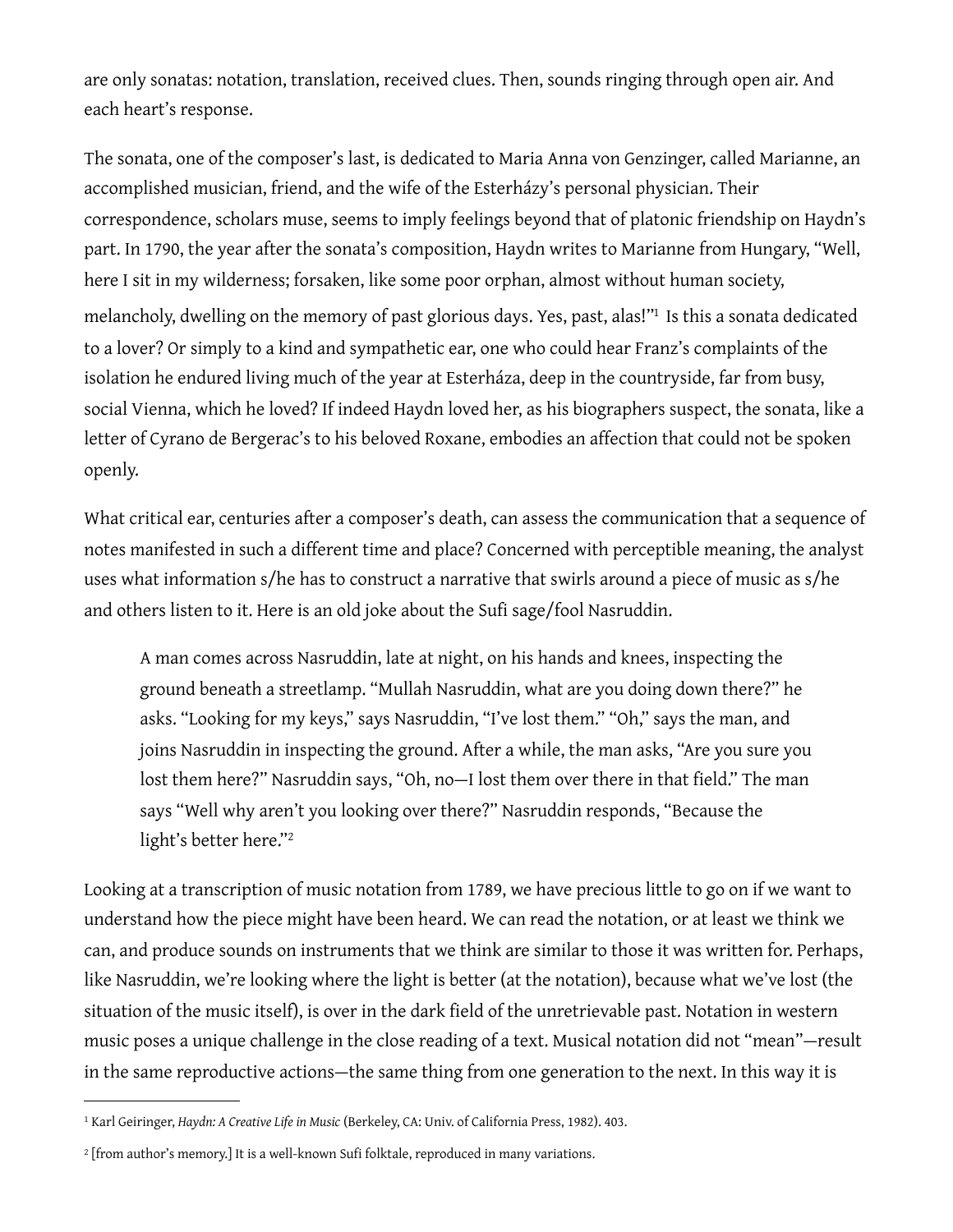similar to written language, which evolves both grammatically and stylistically, and is laden with historical performance convention. The *seeming* consistency of language is the trap. (Ask any parent who can't understand the language their 13 year old is speaking!) Our conceit in thinking that we can "read" Shakespeare is just as fraught as the conceit that we can "play" Haydn. Evidence of improvisation, for instance, in eighteenth century instrumental music has challenged received wisdom about the finality of an urtext, and anyway the modern fetish of the urtext, or "official version", did not exist in the musical economy of 1789. Cadenzas were regularly inserted into virtuoso concerti of the time, often composed by the performer, not the composer, and were rarely included in the published versions of a piece that are now collected in expensive editions with scholarly notes angling for the pronouncement of definitiveness.

In addition to uncertainty surrounding versions and performance conventions in a piece, it is impossible for contemporary analyses to take into account the many layers of intertextuality that also undoubtedly sing through any text of that age and distance. We try. We read Shakespeare, the Bible, the *Mahabharata*, translating all into our own language, spelling, customs, but how far are we from the "originals"? Leagues, for sure. Centuries. We translate an ancient music notation using diagrams of the Guidonian Hand, but still have only guesses as to the rhythms that were played. By what measure can we read a text like a sonata of Haydn? Again like Nasruddin, we look where the light is brightest, at perceivable internal structures and scant gleanings of extra-textual information—whatever is left us after the long, violent centuries. In the impossibility of the task, still, volumes of meaning are revealed. It is the very impossibility of definitiveness that animates the analytic process, making the analyst's task less like dissecting a pinned frog than like wandering in the marsh itself, looking and listening to what is there, finding tiny green singers in their moist, unspeakable immediacy.

\*

Sonata 49 in E-flat major, written in 1789, is one of the last of Haydn's sonatas, and his mastery of the standard form was and is unquestioned. Looking now at pieces of the time, the convention provides a template by which to judge divergence and innovation. Was that judgment a mode of listening in his time? Were his listeners hearing (reading) his stylistic choices as utterances in an ongoing dialogue with other current composers about the formal evolution of the sonata? (Was Marianne?) I look at this "sonata" and expect to see a first theme in the tonic key followed by a contrasting theme in the dominant, followed by material that confirms the dominant key and leads to a cadence in it. And I do, for the most part. In the longer second half I expect to see a "development" section that begins in the dominant and moves through more distant harmonic areas while exploring motivic material from the themes, leading to a cadence on the tonic and a recapitulation of both original themes, now planted firmly in the tonic key. And I do. The standard narrative, reiterated in sonata 49, is of travel: home,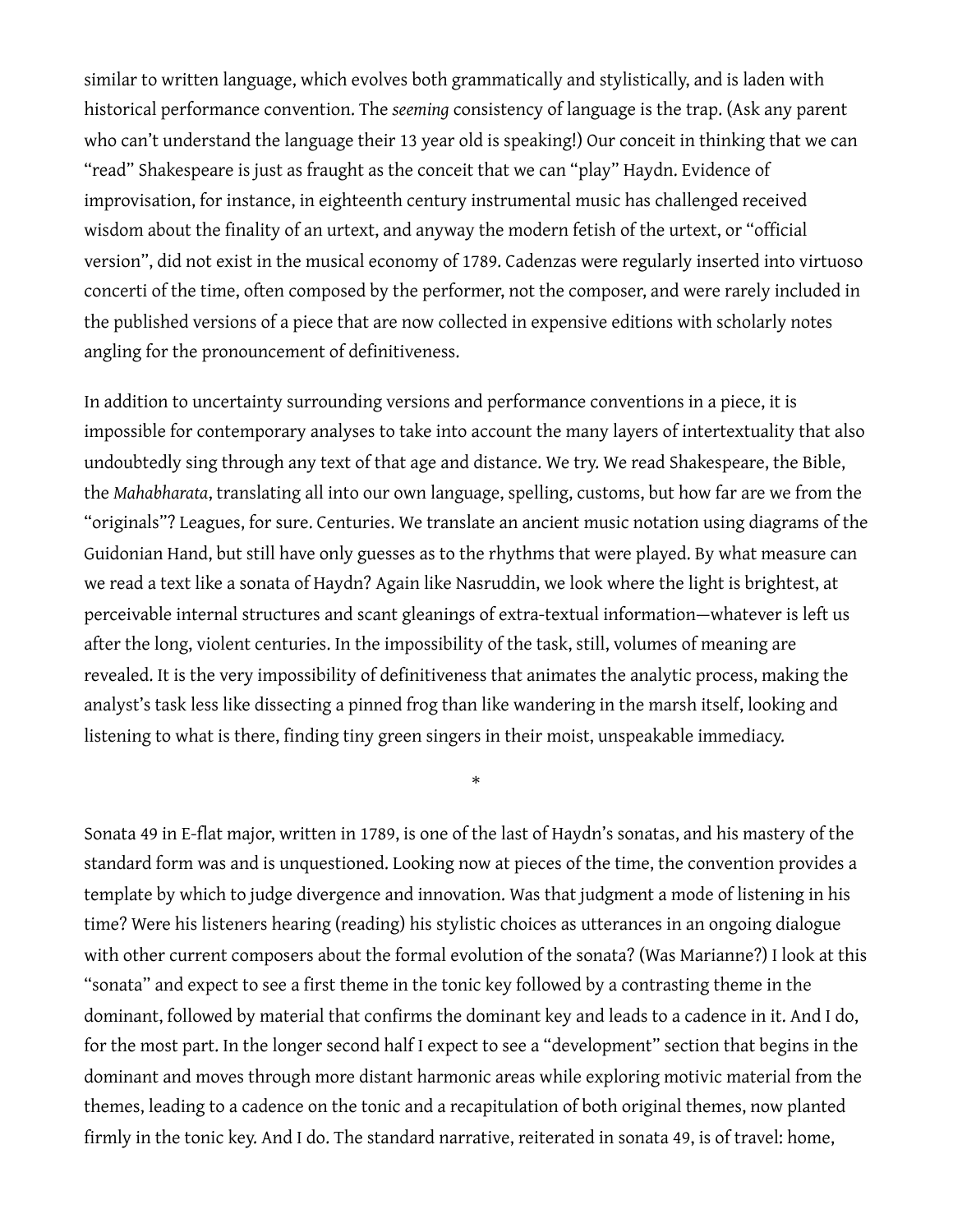departure, and return—"the hero's journey". There is also a convention that the first theme has a masculine identity and the contrasting theme a feminine. The standard form, then, iterates a phalloand hetero-centric theme: a male hero is established, followed by a female counterpart introduced as contrast/Other, and her force (key area) is the "dominant" pull on the energies and attention of the hero. Both undergo challenge, being transformed by their journey through exotic key areas—also heard as Other (development), before returning home (recapitulation), where both themes now sound in the original key (his).

Theorist Susan McClary identifies, in the tonal narrative, patriarchal subjugation and domestication of the feminine,<sup>3</sup> and this gendered reading of the tonal story is evident enough to be recognized by many theorists, including Arnold Schoenberg, whom McClary quotes comparing the inevitable tonal recapitulation to the heterosexual marriage that always concluded eighteenth century theatrical comedy[.4](#page-3-1) Inevitability would become the central quality proposed by Heinrich Schenker as defining the "masterworks" he favored, valorizing linearity over other meaning-shapes, and placing sonata form at the pinnacle of his aesthetic value system. Does this Haydn sonata conform to this traditional structure? It does. Did Haydn *intend* a demeaning marriage narrative in the piece he would dedicate and send to his beloved friend? Of course not. But myth courses below the surface of every discourse, and it is not beside the point to remind us of the unspoken social conventions implied in a piece of art, especially where they touch the sword of power, which always divides.

As in the standard model, sonata 49 begins with a perky theme, outlining the tonic triad through a neighbor tone figure, and announcing both the tonic chord and its counterpart dominant (here represented by the slimmer, but similarly functional, vii6).



It is momentarily interesting that the opening motif doesn't contain the tonic note in the melody, instead progressing through small skips to the 5<sup>th</sup> scale degree, accented. The landing of the second motif, an inverted variation of the first, on 1, also accented, completes a first micro-narrative, moving from I to V and back to I. A common analytic observation of motivic tonal music is of the enunciation

<span id="page-3-1"></span><span id="page-3-0"></span><sup>3</sup> Susan McClary, *Feminine Endings: Music, Gender, and Sexuality* (Minneapolis: Univ. of Minnesota Press, 1991). 14.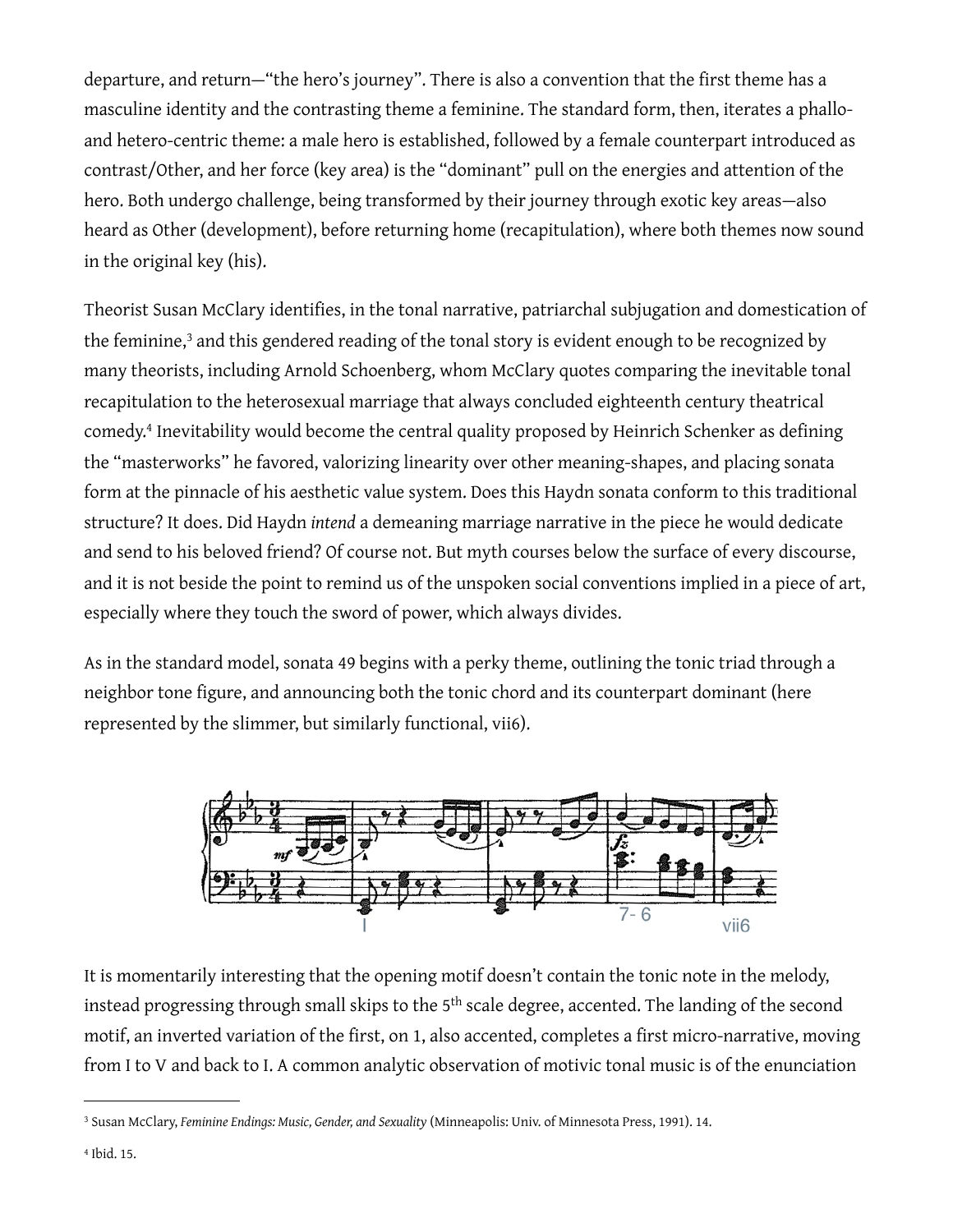of basic structural conceits, like the tonic-dominant-tonic sequence, on multiple levels of the music, and this opening motif reliably supports that observation. With its chunky bass hits, this first theme is indeed passably masculine, though like much Haydn being played on booming modern pianos rather than on the parallel single-strung fortepianos of his day it sounds best played gently. The 7-6 suspension at the beginning of the third full bar is a pleasure, and benefits from the departure from contrapuntal convention provided by not tying the treble voice. The down beat dissonance, attacked in both hands, will become a repeated gesture in the piece, and provide some of the more satisfying tension-release moments.

The second theme, as expected, is more lyrical, a rhythmic and melodic contrast, and though it doesn't live entirely in V as the model would have us expect, it spends time there, emphasizing vi just as much, the minor key that will be the primary contrast area later in the development.



The dissonance-resolution pattern in this material, like the suspension in the first theme, is a long note on the downbeat of each bar, which "resolves" by descending a step on the last 8th note of the bar. All of the iterations outline suspensions, with the dissonance on the 3<sup>rd</sup> beat of the bar and the resolution on the last eighth note. The second theme ends with another 4-3 suspension emphasized through the dissonance not being tied to its anticipation (m. 20). That suspension resolves to F major, or V/V, and a coda emphasizes F through the repetition of its own dominant, C. The passage ends with a caesura on F7 (V7/V), leading to an ornamented return of the first theme, this time in the key of the dominant, B flat. Ornament proliferates, enough to call this return of the main theme a variation. It leads to a strong cadence in V, emphasizing vi on the way, which offers a hint of the coming development. After a perfect half-cadence on V (in m. 42), we hear bouncy coda material through to the end of the first half, all confirming V.

All seems inside the bounds of the expected model, but in the coda a few interesting ideas appear which open up the sense of time in the piece. The first is in measure 50, where steady rhythmic momentum on the final dominant chord is interrupted, harmonically—through a suddenly wandering chord progression, and rhythmically—through a drastic slowing of the surface rhythm.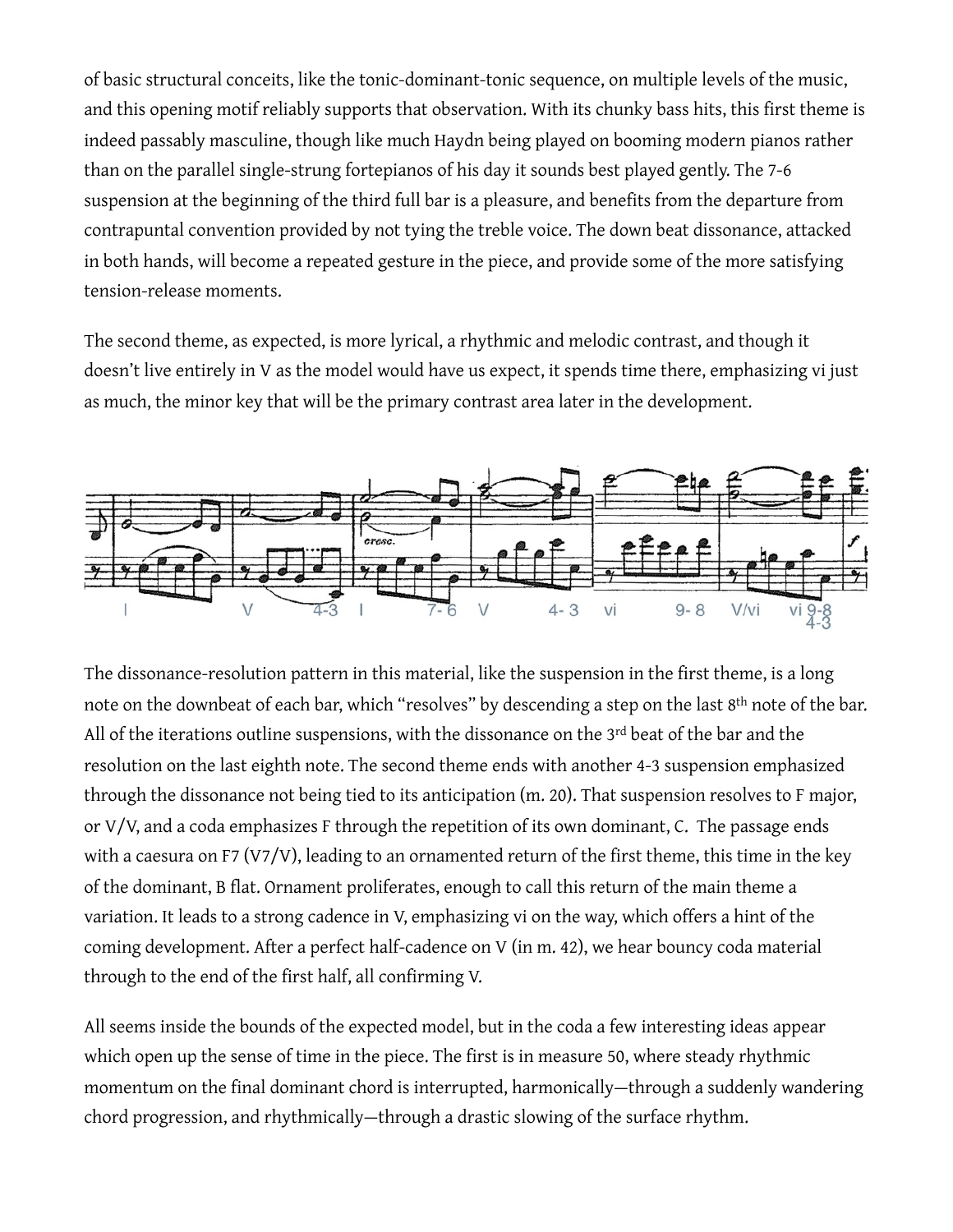

 After the initial landing (50), a sequence of bass-treble alternations outlines a progression that travels through the three key areas important to the piece: B flat  $(V)$ : I – V – vi (deceptive cadence); E flat  $(I)$ : vii – I; and C minor (vi): V – VI (which also reads as deceptive). Two deceptive cadences in contrasting keys, and we're not even at the development yet? What kind of marriage *is* this? Haydn saw extramarital lovers all his life. Was there deception involved? Undoubtedly, given the politics of the day, there was at least a little 'Don't Ask, Don't tell'… (Relevant? Noise?) But we've been set up already for deceptive cadences: a prominent V – vi resolution ends an ornamental sequence in bar 36. But what are they doing here, near the end of what should be a comfortable soft landing in the dominant? And after the second one, a Very Long Pause. Even at a good allegro clip, the rests in bar 52-3 are substantial. Everything stops. And when it restarts? Hesitation. The IV chord, which destabilizes the long cadential dominant since it's taken from the key of I and doesn't naturally occur in V. And the rhythm is still halting. The rhythm is…

# Beethoven.

Of course that association is out of bounds, isn't it? I immediately hear the ominous repeated tones of the *Appassionata,* written 15 years later by the student, eclipsing his teacher in fame and myth.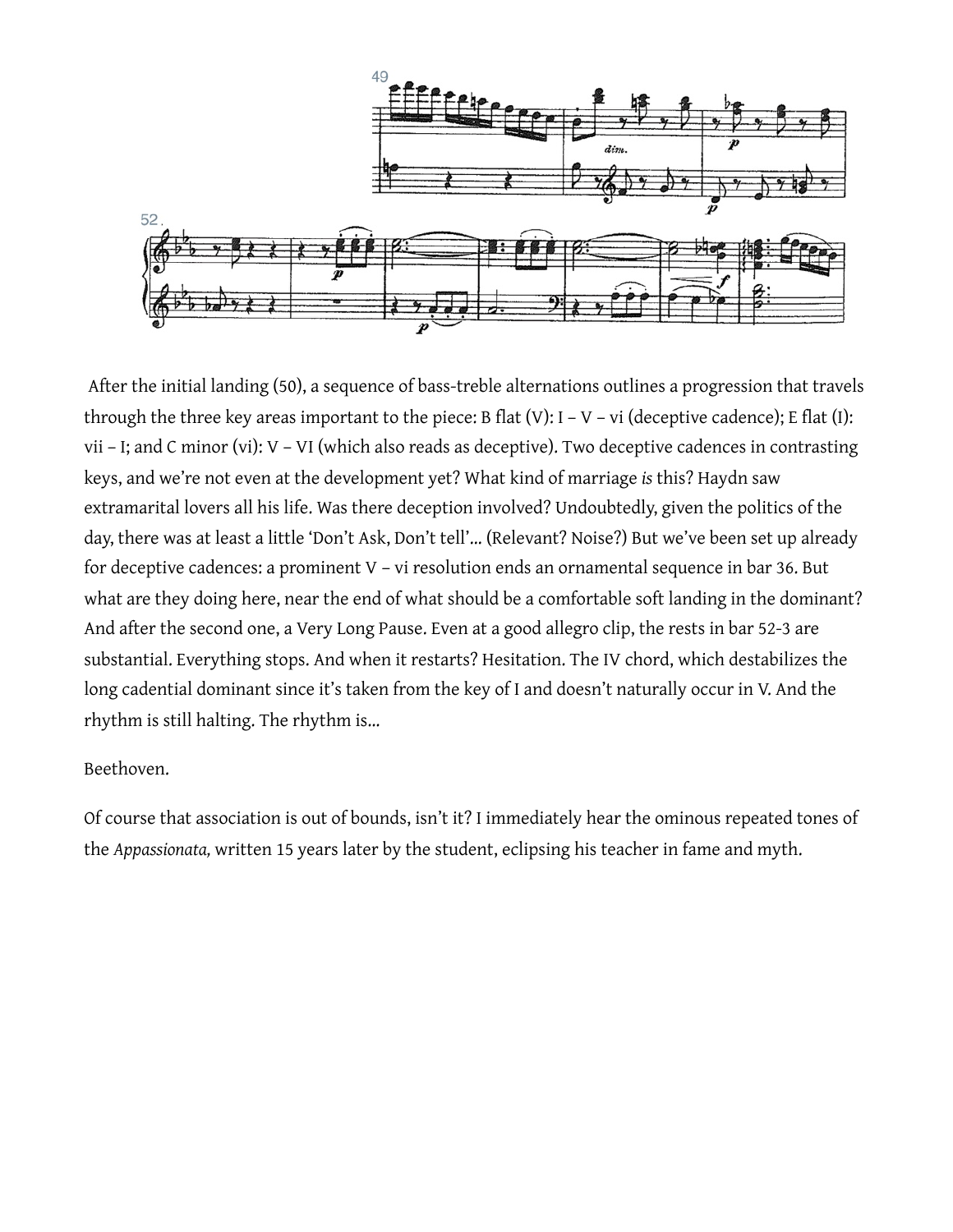

Time only moves forward, right? The flow of evolution, of influence, is a one-way street, past to future? Stormy Beethoven was a teenager of 19 when this was written, and wouldn't meet Papa Haydn for many years. But compare the passages! A fast scale sequence coming out of a long enunciation of the dominant chord (in the Beethoven it's C, V of the tonic F minor), suddenly interrupted by open space, and these three repeated notes alternating bass & treble. Even the way out of it is similar— Beethoven escapes the sequence by banging the dominant chord, then using it to back into his main theme at the *Piu Allegro*. Haydn also sets up a full block chord on the dominant (m. 58), which he'll take right into the real coda that ends the first half. Haydn will use the Beethovenian sequence again at the end of the development section (m. 107-130), with a much longer sequence of secondary dominants. Beethovenian? Haydenian! Of course, linearly, if there was indeed influence (or theft, its sincerest form), it was from Haydn to Beethoven, and not the other way around, but it is an undeniable experience of intertextuality—conditioned meaning appearing in the psychic meeting place between two texts—that my ears hear first the familiar piece, the "warhorse", and then its earlier prototype. Time, for me, flows backward here, as the swirl of associations I carry and know *as my self* admit no linearity, no logic. For the modern listener, a child of recordings more than live performance, it is always like this. We do not listen in historical order. I hear the layers in order from which first impressed a seal upon my mind, my heart.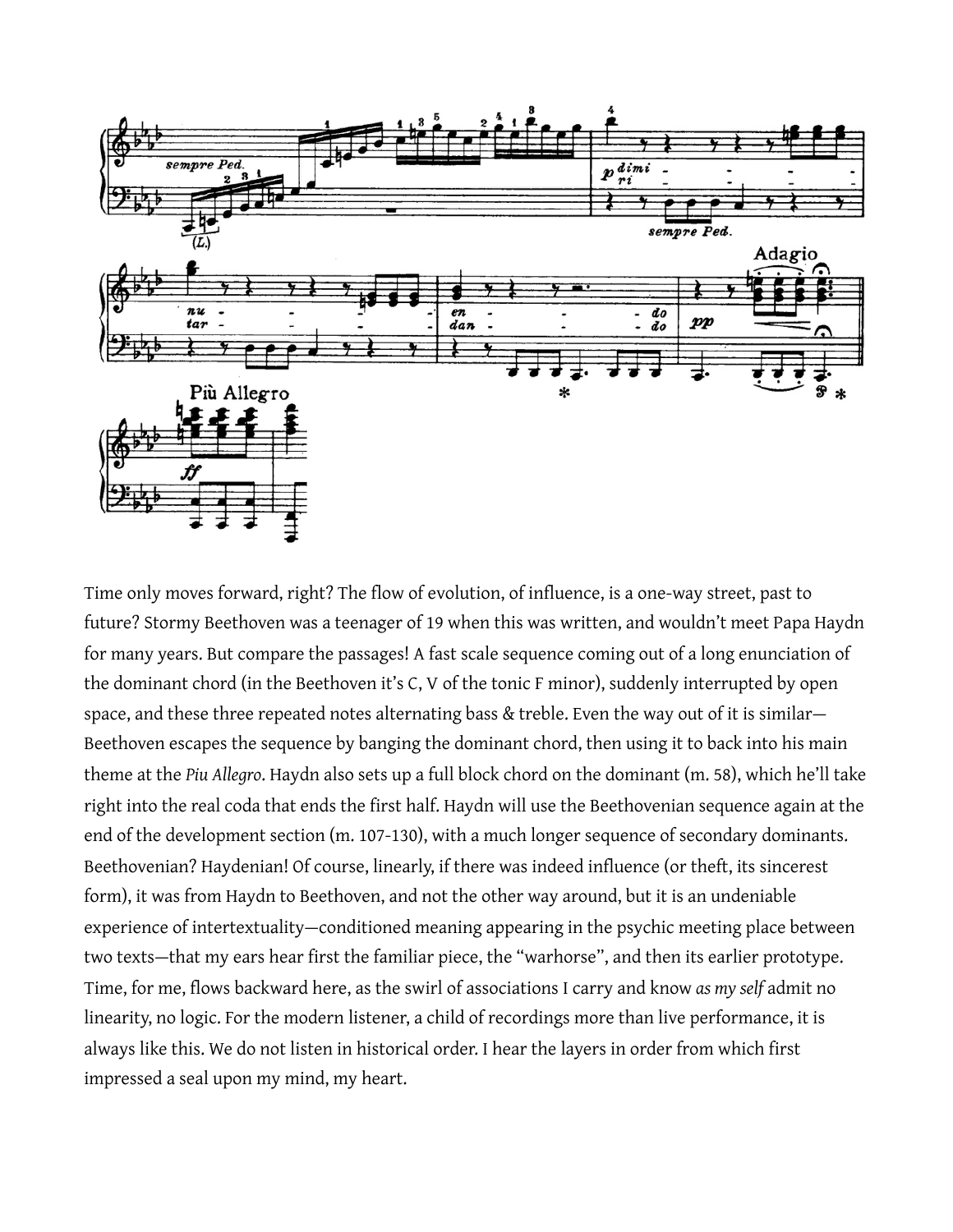And the time river flows backward again for me as the second half begins. The parallel thirds that first appear in the Beethoven rhythm begin the development, taking what seemed like a simple cadential formula three bars earlier and using it to turn in a new direction. Again, a surprise: counterpoint! Expecting a motivic sequence in the same classical style we've been hearing so far, built up with chord forms, scales and arpeggios, it is a shock to hear this stately hint of canon. The eighth note is the audible subdivision, so the surface texture has slowed by half. Haydn shows his training: he taught himself music theory at age 20, working through Adolphe Fux's *Gradus ad Parnassum*, the standard counterpoint text, and studying the work of CPE Bach.<sup>[5](#page-7-0)</sup> That study appears here clearly. The first 14 bars of the second half are almost pure three-part counterpoint, with the voices beginning in a loose two-part canon and settling into a chain of secondary dominants, starting in V and temporarily resolving on vi/V, V, vi (another deceptive!), V7, and I. The sequence continues with key area emphases in vi and ii, leading to a strong half-cadence on V/vi, setting up the return of the main theme in the minor key area of vi.



The music sounds like nothing so much as a transitional sequence from a simpler Bach fugue. While the harmony continues to press Haydn's home keys, V – I – vi – ii, a series of suspensions and baroque contrapuntal figurations dominates the texture. Here the analyst hesitates, as the quantum scientist does observing an atomic probability. Is it a particle or a wave? Is this a chord progression ornamented by suspensions or a chain of suspensions (mostly 7-6) that implies a chord progression? Is it another

<span id="page-7-0"></span><sup>5</sup> Geiringer, *Haydn: A Creative Life in Music*. 30.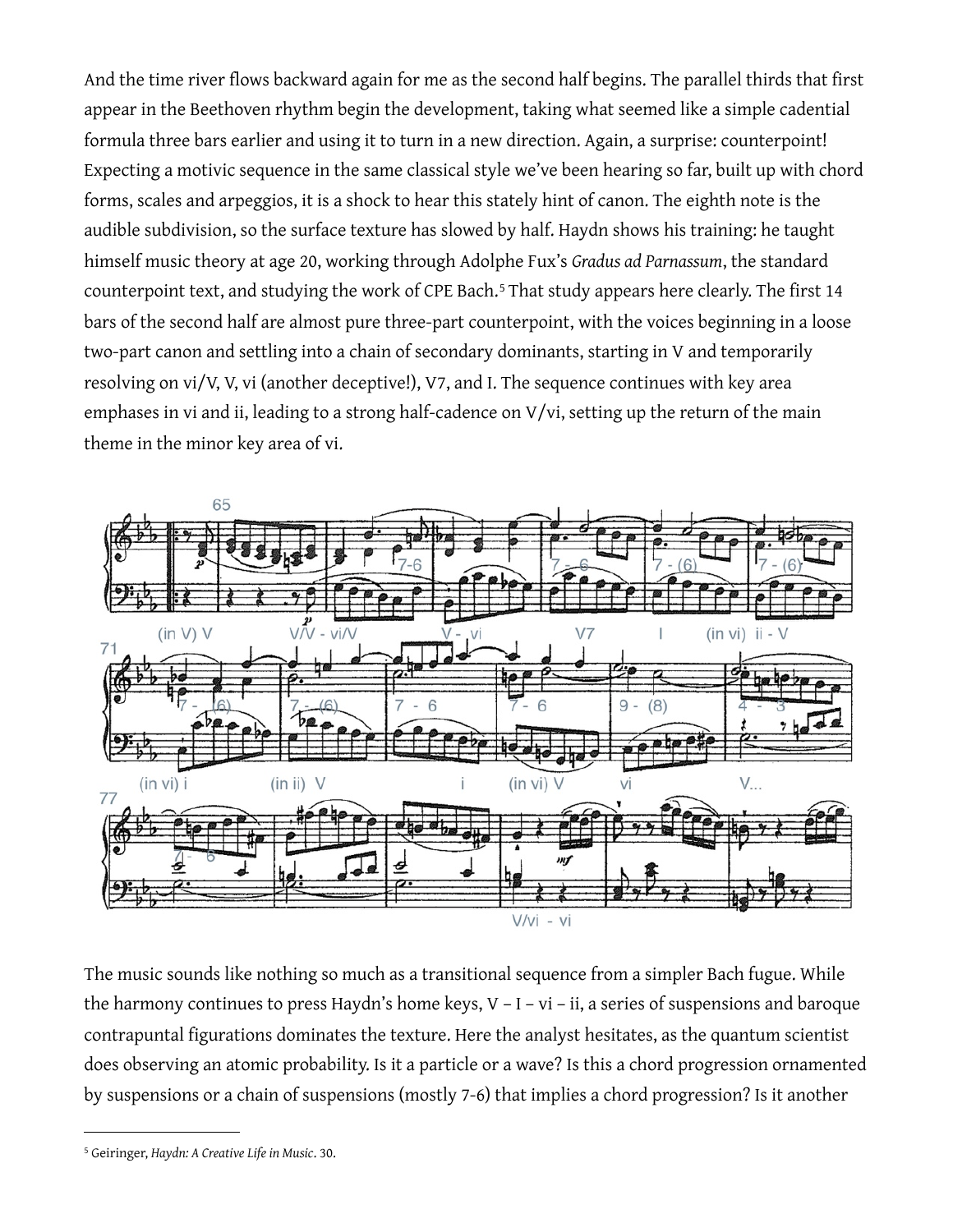love letter—this time to Bach, the Old Master? Compare bars 74-75 in the Haydn with these two bars from the B flat minor prelude in the Well-Tempered Clavier, book 2:



In a three part texture, the bass voice walking down to 7, jumping to 5 and walking up to 1—nearly identical to the Haydn. The same voice exchange on beats 2-3 between bass and alto (beats 1-2 in the Haydn). The same 9-8 suspension on the downbeat, preceded by the same melodic contour in the soprano: 6 5 4 3, Bach's line more ornamented, but audibly the same, continuing through the same voice cross to a first inversion of the tonic triad, enunciated between bass and alto. As I play the Haydn, my mind leaps to the Bach, an old favorite, played for years at the piano late at night, my restlessness soothed in its steady melancholic pace and unfathomably easeful unfolding. Different bodies hold different associations, but isn't this exactly the process of language? Every word an imprecise referent to an earlier hearing, with a crisp origin story always a myth, never an experience. Everything comes from somewhere.

\*

The tonal narrative is built on a myth of encapsulated drama, with a clear beginning and end. The listener is expected (though by whom—the composer?) to hear/read a piece in linear order, tracking the peregrinations of the themes, expecting the inevitable return, and *feeling* relief at that arrival. Volumes have been written on the effect of delayed cadence, half/full cadences, deceptive cadence, modulation to and confirmation of key areas. Cadence signals arrival, and this "arrival" is only a metaphor—it's just changing acoustic frequencies, after all—but it's a seemingly useful metaphor for critics all along the spectrum. It must be reckoned with. When Susan McClary fired her famous shot across the bow of the canon, it was by associating a cadential delay in Beethoven's Ninth Symphony with the "throttling, murderous rage of a rapist".<sup>6</sup> It was a very dramatic charge that she later softened, but it did open a lively dialogue among her peers. Charles Rosen, among many listening critics, responded, and in his unusually kind response seems to defend his own feelings of (presumably non-rapist-like, or civilized, in the traditional sense of the word—made socially acceptable)

<span id="page-8-0"></span><sup>6</sup> Susan McClary, *Minnesota Composers' Forum Newsletter* (January, 1987).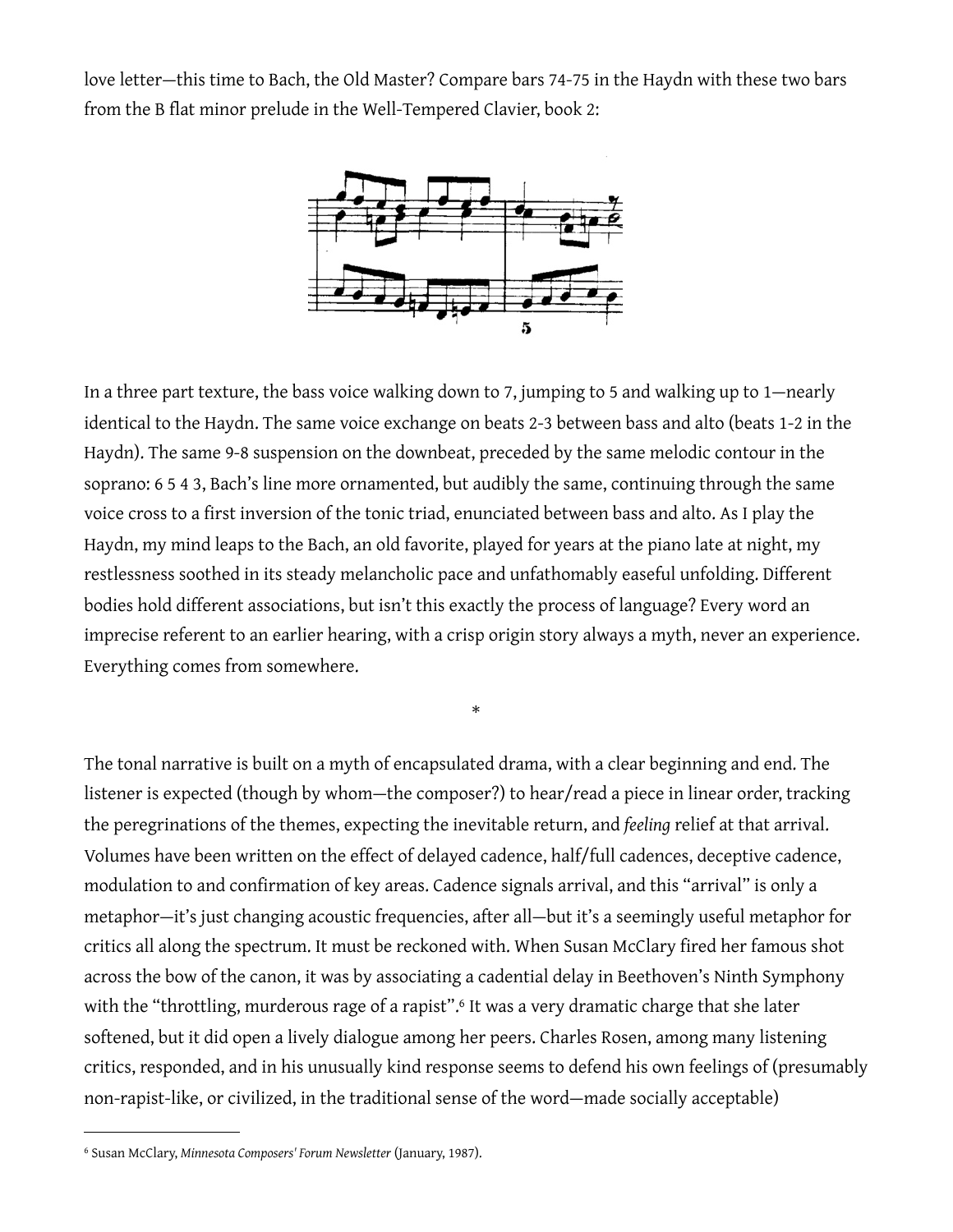anticipation and release. Rosen's response is gentle, acknowledging the potential accuracy of the sexual violence metaphor for this potent moment in the music, even as he took issue with her reading of the moment's intensity.<sup>[7](#page-9-0)</sup> From other critics, vitriol poured. What all the sides took for granted was the core perception narrative, that music is to be read left to right, heard in sequence and with an ear for the conventional *meanings* understood to live in a sequence of frequencies in combination that we call V – I, or cadence. This may be a very useful reading of the text of a sonata, but it will never be the only reading, and the choice of a reading will be predicated upon the specific situation of each listener.

Haydn's (or Marianne's) sonata "finds its way back home", to the tonic key, after a beautiful sojourn in mournful C minor, vi. I have heard an homage to Bach and a fathering of Beethoven, and after reading Haydn's letters to Marianne, a love letter. I do not hang on the return of the tonic, and indeed when the recapitulation torques itself away from perfect repetition, like a diver twisting in mid-air, to state the feminine second theme in the tonic key, the result is momentarily jarring. Here is something being pulled out of its birth-key through an extended modulatory sequence (m. 150-58), a chain of suspensions that lasts longer than it sounds like it should, with the left hand part leaping around, far from the precise voice-leading established in the canon, all to get back to the original key. The myth of return. The wedding ring. Happily ever after.

\*

In *Unmarked: the politics of performance*, Peggy Phelan identifies two "laws" of representation: "it always conveys more than it intends", and "it is never totalizing".[8](#page-9-1) A representation is a piece of language being deployed to communicate something, and to communicate requires shared reference, which means that there is meaning-potential present. If a cadence is indeed read by many listeners as a drama of arrival, then the tonal language functions as a representative system. As such, it observes Phelan's laws. "More than it intends": the sum of meaning in a piece is never finite, and so can't be confined to structure, to compositional intent, or to any specific politics. "Never totalizing": one can't ever exhaust the meaning potential in a piece, since there are endless unique listeners, so no reading will ever be "correct". After this understanding, which shatters the myth of analytic certainty, one fragment that remains is *use-value*, which answers the charge of nihilistic relativism. Why analyze, if it's all contingent, subjective? To serve an end, and that end can be many things. How about "analysis as contemplative practice", "…as socio-political inquiry", or simply, "…as praise"? And analysis is not just *of* music, analysis *is* music. The analysis itself is a performance of the piece, a representation (of a representation, of course, and on and on, *turtles all the way down*).

<span id="page-9-0"></span><sup>7</sup> Charles Rosen, *Critical Entertainments: Music Old and New* (Boston: Harvard Univ. Press, 2001). 266-67.

<span id="page-9-1"></span><sup>8</sup> Peggy Phelan, *Unmarked: The Politics of Performance* (Routledge, 1993). 2.